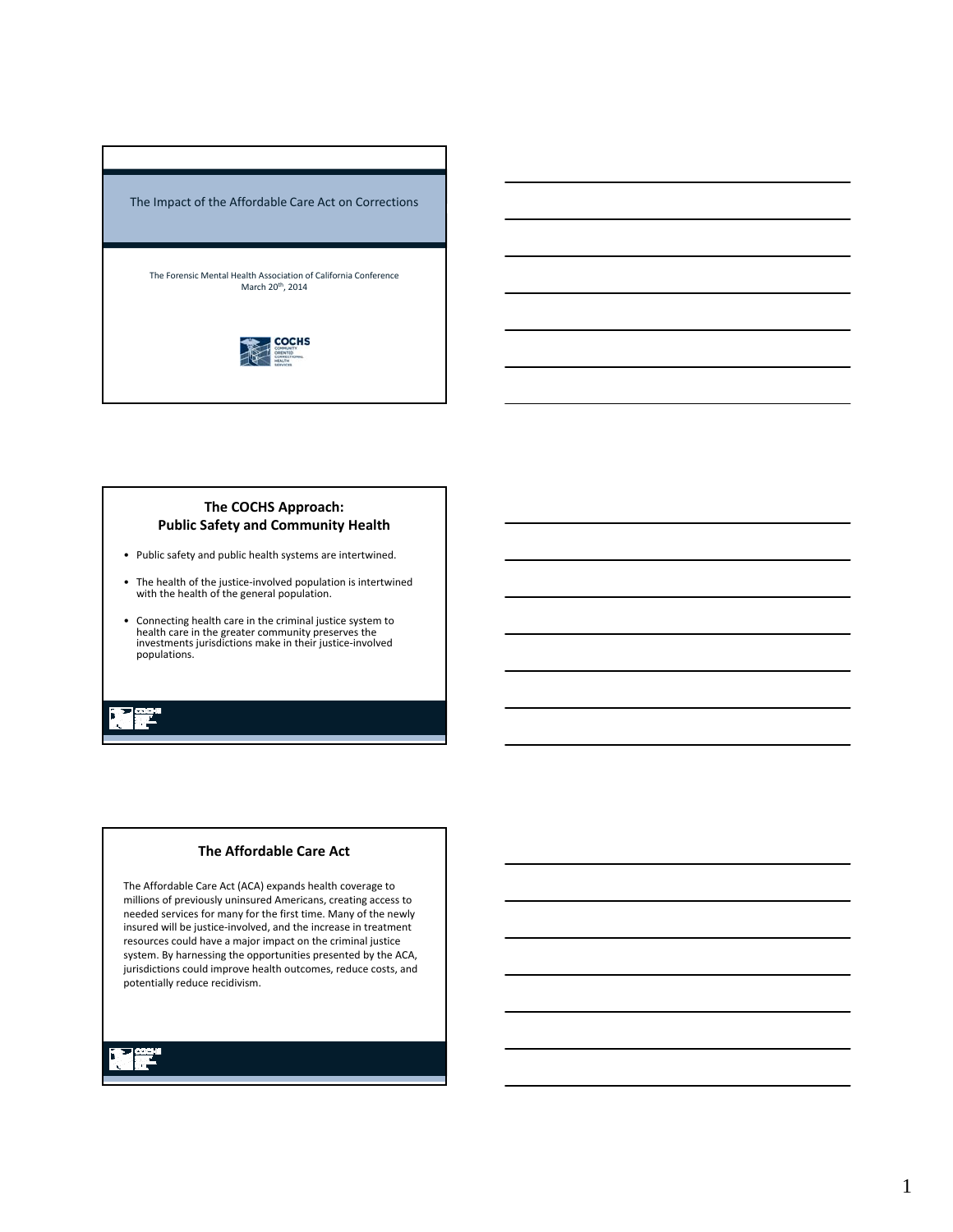### **Overview**

- 1. Characteristics of justice‐involved populations
- 2. ACA basics: new eligibility, new financing, new benefits
- 3. New opportunities for criminal justice

1. Characteristics of justice‐involved populations

### **Health Status of Justice‐Involved Individuals**

- Justice‐involved individuals are disproportionately young, male, persons of color, and poor.
- They have high rates of health problems (chronic and infectious disease, injuries), psychiatric disorders, and substance use disorders (SUDs).
- 80% of individuals in jail with chronic medical conditions have not received treatment in the community prior to arrest.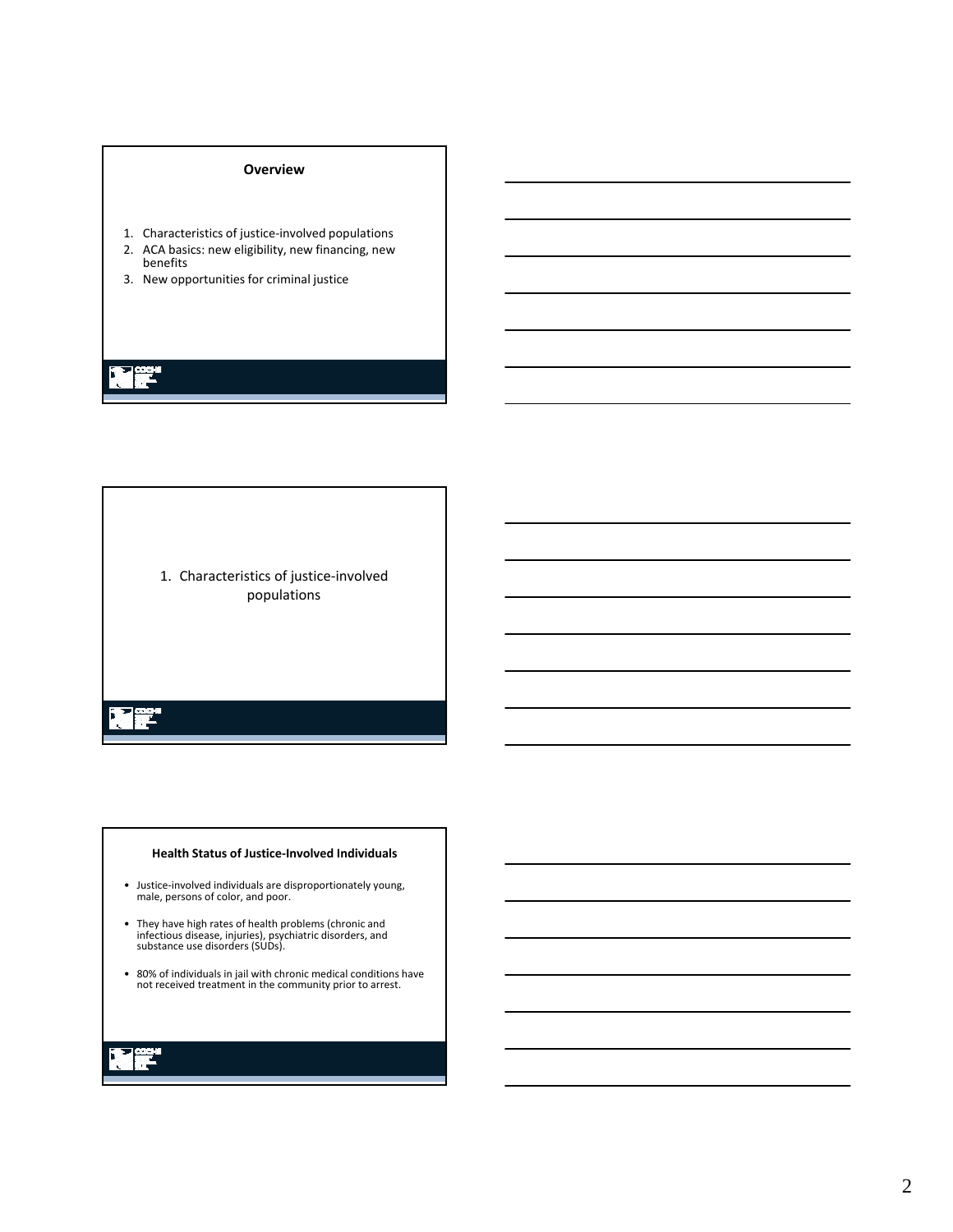### **Release from Prison – A High Risk of Death for Former Inmates**

- A 2007 study reported overall increased mortality rates for former inmates in Washington State: 3.5x greater than the general population.
- Mortality was the highest during the first two weeks after release: 12.5x greater than the general population.
- The study found a high incidence of death due to: overdose, HIV, homicide, motor vehicle accidents, cancer, liver disease. Binswanger, Ingrid A., Stern, Marc. Deyo, Riahard A. Heagerty, Patrick J. Cheadle, Allen. El<br>Journal of Medicine, 356:157-165. January 2007.

### **Health Status of Justice‐Involved Individuals**

- Jails have become *de facto* behavioral health providers in many communities:
	- A 2009 study estimated the current rates of serious mental illness among adult jail populations to be 15% for men and 31% for women.
	- Among individuals in jail with a diagnosed mental illness, 72% of men and 75% of women have a co‐occurring substance use disorder.

### **Health Status of Justice‐Involved Individuals**

- 60% ‐ 80% of arrestees tested positive for at least one drug.
- Fewer than 10% of arrestees at 8 of the 10 sites reported receiving outpatient drug or alcohol treatment in the prior year.
- 13% ‐ 38% of arrestees tested positive for multiple substances.
- 13% 30% of arrestees said they had been arrested two or more times in the prior year.

The ADAM II 2011 Report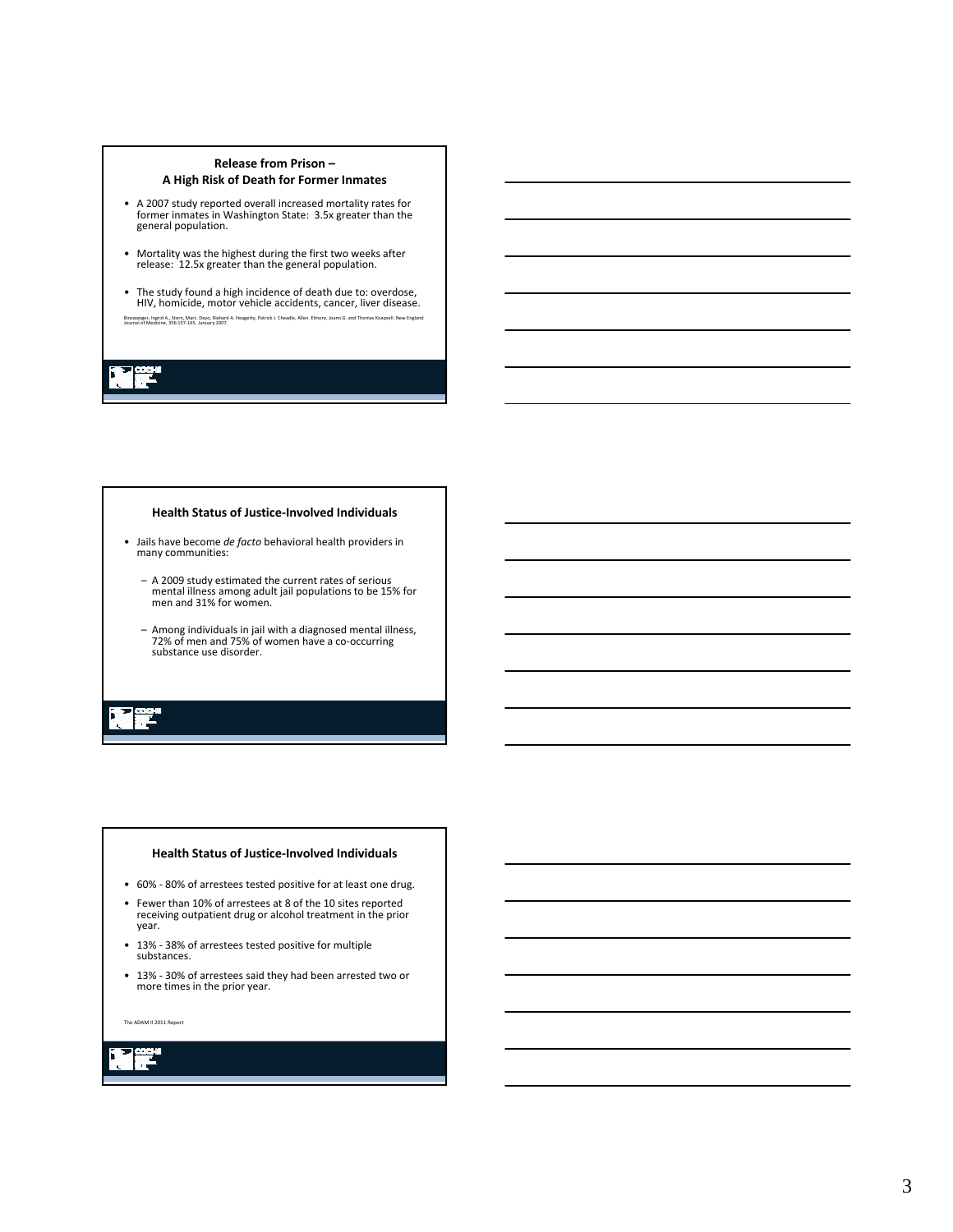### **Most Individuals in Jail Return to the Community**

• Nationally, only about 4% of jail admissions result in sentences to prison.

Or, in other terms...

• 96% of jail detainees and inmates return *directly* to the community from jail.

### **Justice‐Involved Individuals and Insurance Status**

- Few justice‐involved individuals are enrolled in Medi‐Cal because they had not been historically eligible prior to the ACA.
- One pre‐ACA study showed that 90% of detainees had no health insurance upon release from jail.

### **Washington State and "The Mancuso Effect": Reduced Crime, Improved Health & Safety**

When chemical dependency treatment was offered to very low income adults—a population that included many individuals with histories of justice‐involvement—research found:

- Reduced crime and recidivism, and correlated savings to crime victims and criminal justice systems.
- Improved physical and mental health, and significant cost savings in health care.
	- Mancuso, D. Felver, B. *Bending the Health Care Cost Curve by Expanding Alcohol/Drug*<br>*Treatment, Washington State OSHS Research and Data Analysis Division, RDA Report 4.81*<br>Mancuso, D. Felver, B. *Providing chemical depen*
	-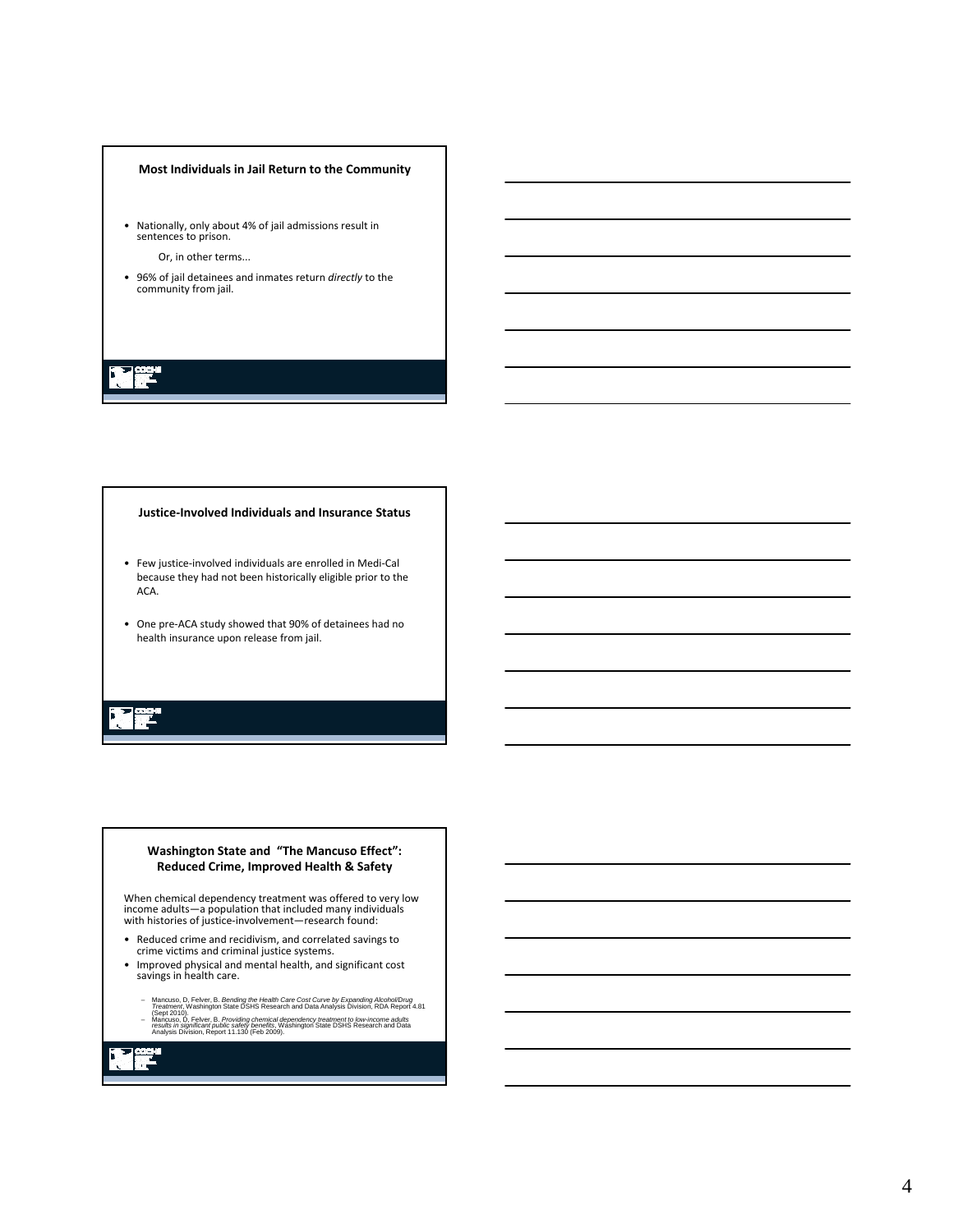| Decline in arrests relative to<br>untreated comparison group                       | 33%    |
|------------------------------------------------------------------------------------|--------|
| Cost savings to criminal<br>justice system per dollar of<br>cost                   | \$1.16 |
| Cost savings to crime<br>victims and criminal justice<br>system per dollar of cost | \$2.83 |





### **The Economics of Treating the Justice‐Involved Population**

- Without access to care, many justice‐involved individuals will be "frequent flyers" of emergency room services, inpatient psychiatric services in the community, and jail health services.
- From a fiscal perspective, it will be in the interest of state and local jurisdictions to offer effective mental health and substance use disorder treatment to justice‐involved individuals.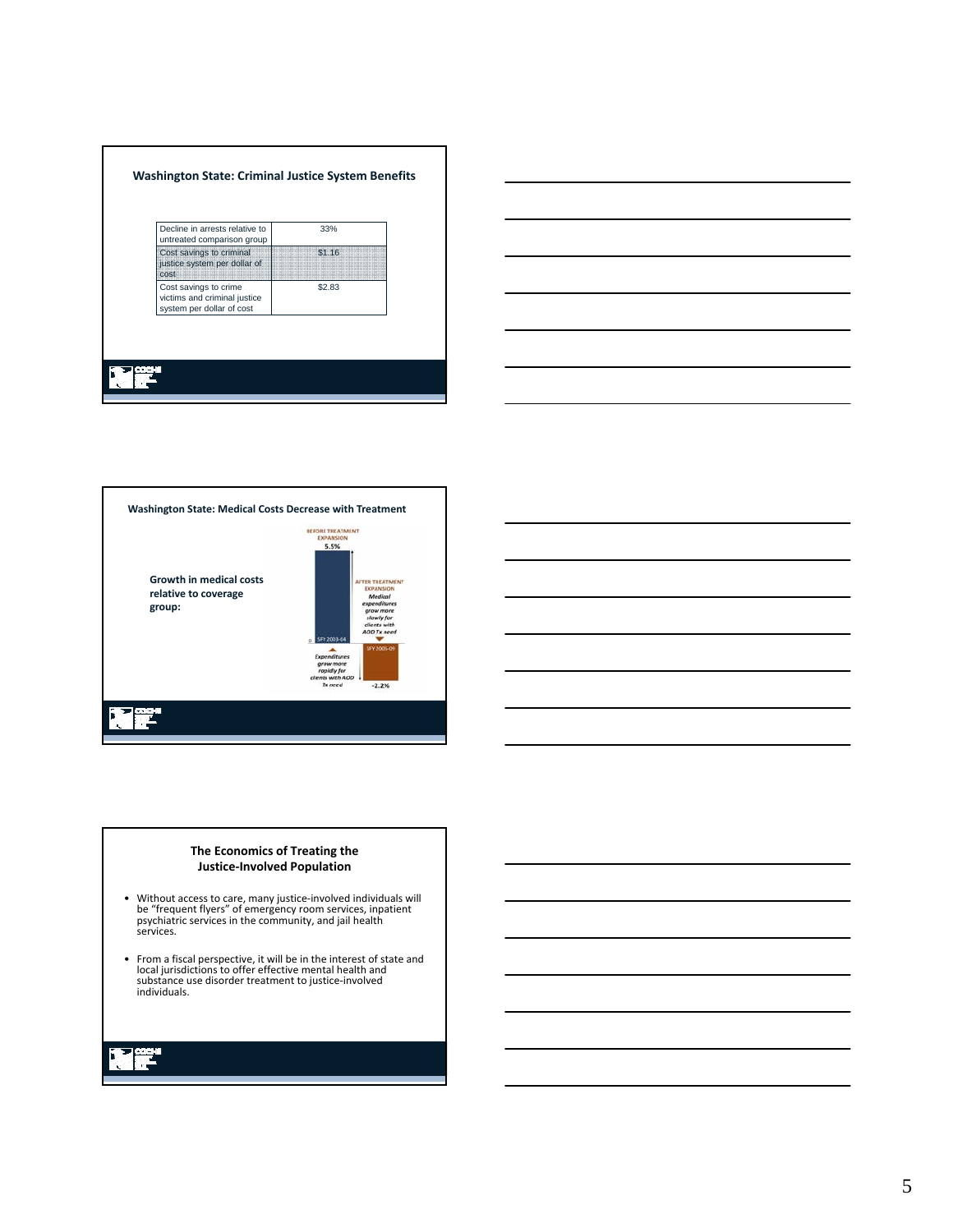

### **Expanded Coverage**

- A. The ACA allows the expansion of Medicaid at state option, and California elected to expand the Medi‐Cal program.
- B. The ACA allows qualified individuals to enroll in private<br>Qualified Health Plans (QHPs) offered through the new<br>health insurance Marketplaces (also known as Exchanges)<br>and, if eligible, to receive federal tax credits to

### **Expanded Coverage: Medi‐Cal Eligibility**

• Medi‐Cal will be newly available to adults with income up to 138% FPL, which is about \$16,000 for an individual.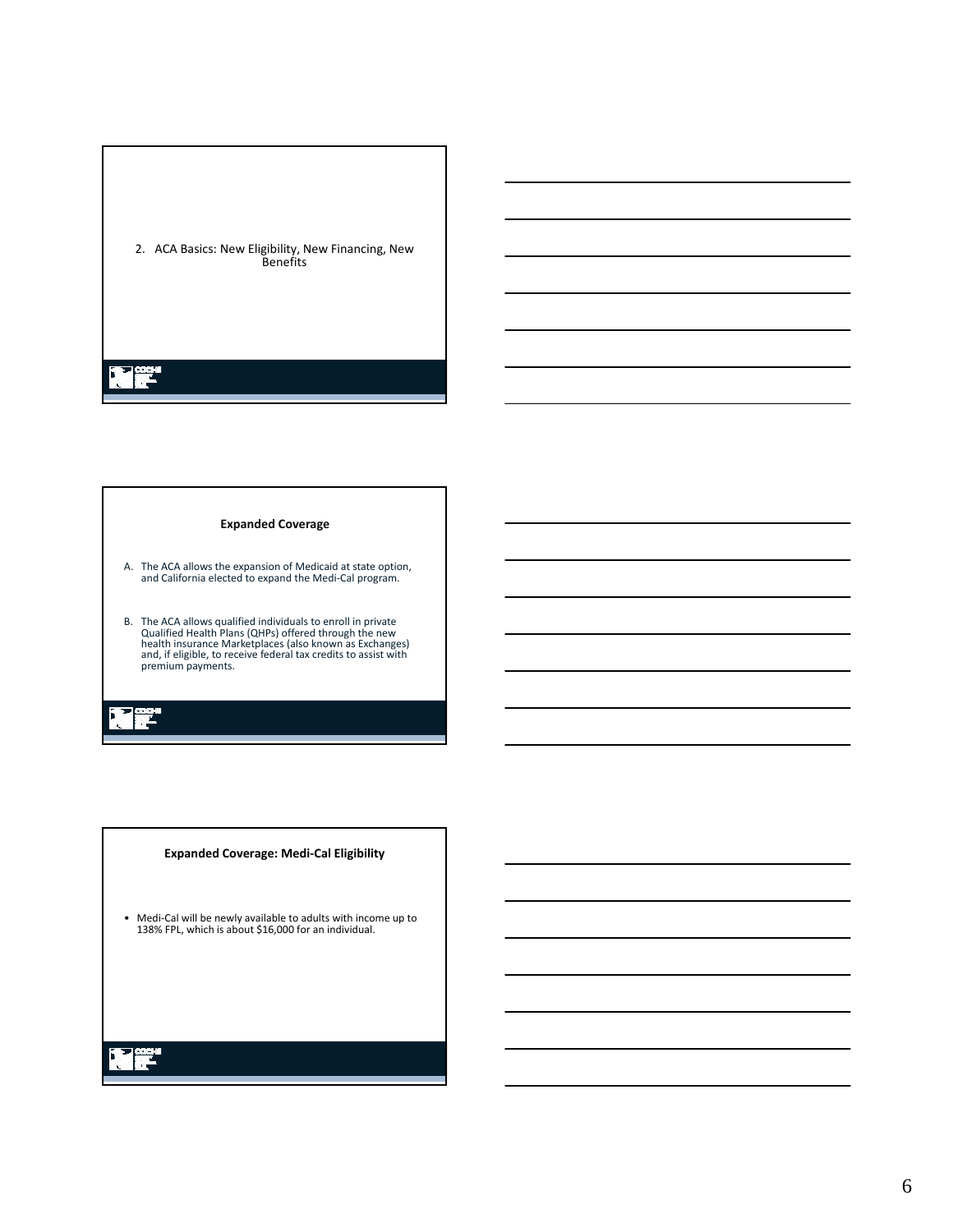### **Medi‐Cal Coverage for Former Foster Youth**

Under the ACA, young adults now remain eligible for Medi‐Cal until they turn 26 if they were:

- In foster care when they turned 18 *and*
- A Medi‐Cal beneficiary when they turned 18

### **Medi‐Cal Coverage for Justice‐Involved**

- Justice-involved individuals residing in the community (e.g., awaiting trial<br>in the community, participating in drug court, etc.) can be eligible for<br>Medi-Cal and can receive coverage (i.e., services provided can be paid
- The ACA did not change Medi-Cal eligibility or coverage policies as they relate to incarceration. If an individual is in jail or prison, regardless of whether they are pending disposition, they cannot be covered by Medi-
- Although Medi‐Cal *coverage* is not available for individuals in prison or jail, individuals who are otherwise eligible retain their *eligibility* while in prison or jail and can enroll.
	- 42 U.S.C.§1396d(a)(27)(A); 42 CFR§435.1010

### **Medi‐Cal Coverage: Inpatient Hospitalization**

There is an exception to the preclusion of Medi‐Cal coverage for prison and jail inmates that predates the passage of the ACA:

- Medi‐Cal coverage is available for prison and jail inmates who are eligible for Medi‐Cal and who are inpatients in non‐correctional medical facilities for at least 24 hours.
- Pay attention to inpatient vs. observation status.
	- 42 U.S.C.§1396d(a)(27)(A); 42 CFR§435.1009(b)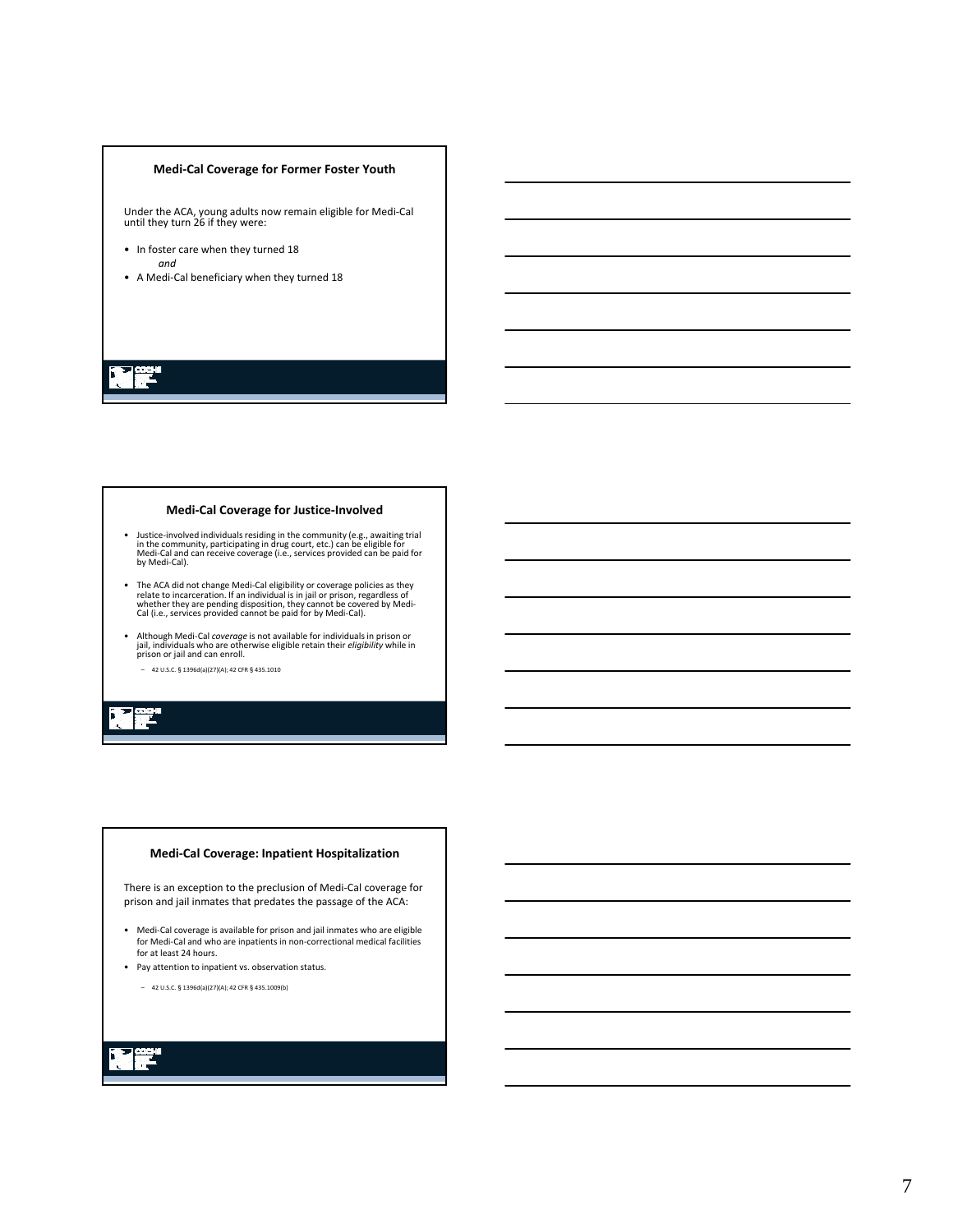### **Enrollment for Hospital Care**

- California AB 1628 (2010) allows the California Department of Corrections and Rehabilitation to act on behalf of a state prison inmate for purposes of applying for Medi-Cal or determining Medi-Cal eligibility, without r
- AB 720 (2013) extends similar authority to counties for individuals in jail (for individuals requiring acute hospital care).

### **Medi‐Cal Expansion Funding**

California will receive federal funding for services provided to the Medi‐Cal expansion population to the tune of:

- $100\%$  in  $2014 2016$
- 95% in 2017
- 94% in 2018
- 93% in 2019
- 90% in 2020 and beyond

## Ē,

### **Marketplace Tax Credit Eligibility**

- Qualified individuals with income from 100% ‐ 400% FPL will be able to purchase QHPs with federal premium tax credits through Covered California, which is the state's health insurance Marketplace (aka Exchange).
- Tax credits are awarded on <sup>a</sup> sliding scale depending on income.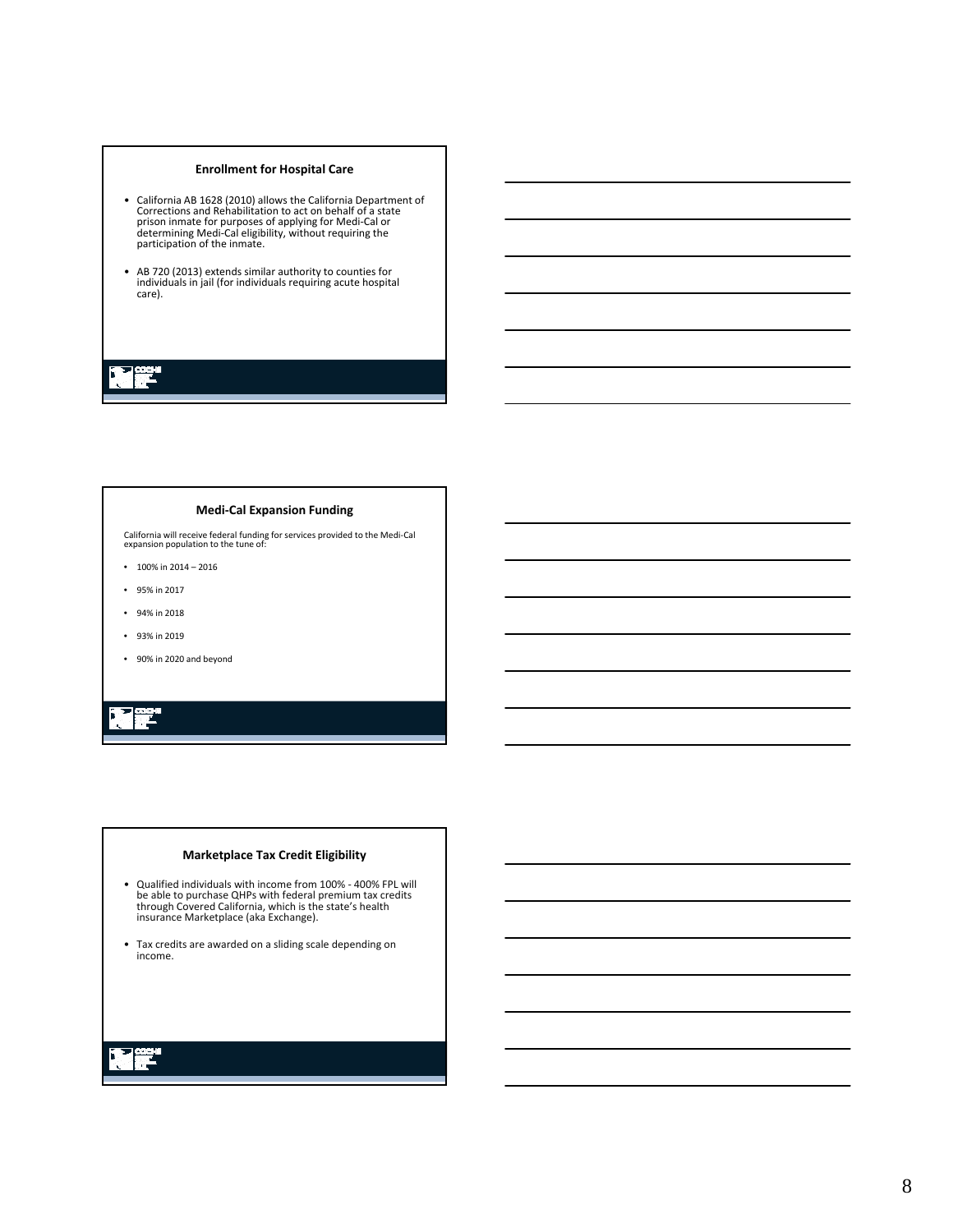|                                                                                                                                                                                         |                        | $\overline{2}$         | з                       | 4                       | 5                       |                         |
|-----------------------------------------------------------------------------------------------------------------------------------------------------------------------------------------|------------------------|------------------------|-------------------------|-------------------------|-------------------------|-------------------------|
|                                                                                                                                                                                         |                        |                        |                         |                         |                         | 6                       |
| You may qualify for lewer premiums on a<br>Marketplace insurance plan if your yearly<br>Income is between<br>Den man is own (Furtual chicagines is all this blood what all this harizon | \$11,490 -<br>\$45,960 | \$15.510 +<br>\$62,040 | $$19,530 -$<br>\$78,120 | $$23.550 +$<br>\$94,200 | \$27,570 -<br>\$110,280 | \$31,590 +<br>\$126,360 |
| You may qualify for lewer premiums AND<br>lower out-of-pocket costs for Marketplace<br>insurance if your yearly income is between                                                       | \$11,490.<br>\$28,725  | \$15,510 -<br>\$38,775 | \$19.530-<br>\$48,825   | \$23.550 -<br>\$58.875  | \$27,570.<br>\$68,925   | \$31,590 -<br>\$78,975  |
| If your state is expanding Medicald in 2014:<br>You may qualify for <b>Medicald coverage</b> if<br>your yearly income is below                                                          | \$16,105               | \$21,707               | \$27,310                | \$32,913                | \$38.516                | \$44,119                |
| If your state isn't expanding Medicald: You<br>may not qualify for any Marketplace<br>savings programs if your yearly income is<br>below.                                               | \$11,490               | \$15,510               | \$19,530                | \$23,550                | \$27,570                | \$31,590                |



# **Marketplace Eligibility and Coverage for Justice‐ Involved**

- Justice-involved individuals residing in the community, (e.g., awaiting trial in the community, atc.) can be eligible for QHPs available through Covered exact. California and can receive coverage.
- Incarcerated individuals who have been sentenced cannot enroll in or be covered by <sup>a</sup> QHP.

### **Marketplace Coverage for Pending Disposition**

- Regarding QHPs available through the Marketplaces, the ACA specifies that: "[a]n individual shall not be treated as a qualified individual if, at the time of enrollment, the individual is incarcerated, other than incarce
- This means that, subject to the requirements of health plans, individuals may be able to newly enroll or maintain existing coverage in a QHP while *incarcerated while pending disposition of charges*.
- Services provided while the individual is pending disposition can potentially be paid for by the QHP.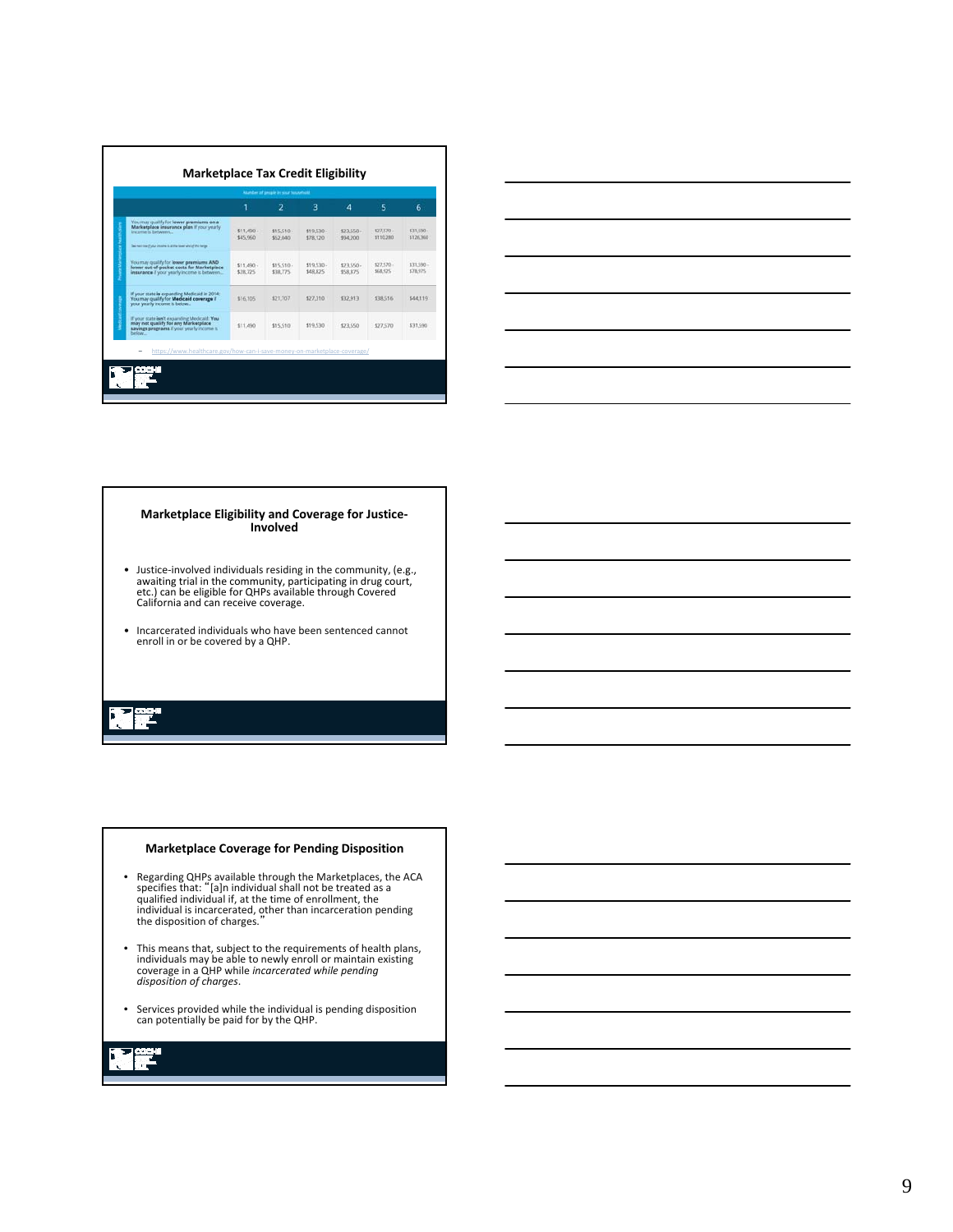### **Parity for Mental Health and Substance Use Treatment**

- The ACA extends the requirements of the 2008 Mental Health Parity and Addiction Equity Act to millions of Americans, including those who will be newly eligible for coverage.
- These requirements aim "to ensure that when coverage for mental health and substance use conditions is provided, it is generally comparable to coverage for medical and surgical care."

‐ U.S. Department of Health and Human Services

### **Essential Health Benefits in Medi‐Cal and QHPs**

- 1. Ambulatory patient services
- 2. Emergency services
- 3. Hospitalization
- 4. Maternity and newborn care
- **5. Mental health and substance use disorder services, including behavioral health treatment**
- 6. Prescription drugs
- 7. Rehabilitative and habilitative services and devices
- 
- 8. Laboratory services<br>9. Preventive and well Preventive and wellness services and chronic disease management
- 10. Pediatric services, including oral and vision care

### **Expanded SUD Benefits in California**

Through Drug Medi‐Cal, all Medi‐Cal beneficiaries will now have access to:

- Intensive outpatient treatment (aka day care rehabilitation)
- Residential SUD services
- Elective inpatient detoxification
- Outpatient drug free counseling
- Narcotic replacement therapy

Through primary care providers, all Medi‐Cal beneficiaries will have access to SUD screening, brief intervention, and referral to treatment (SBIRT)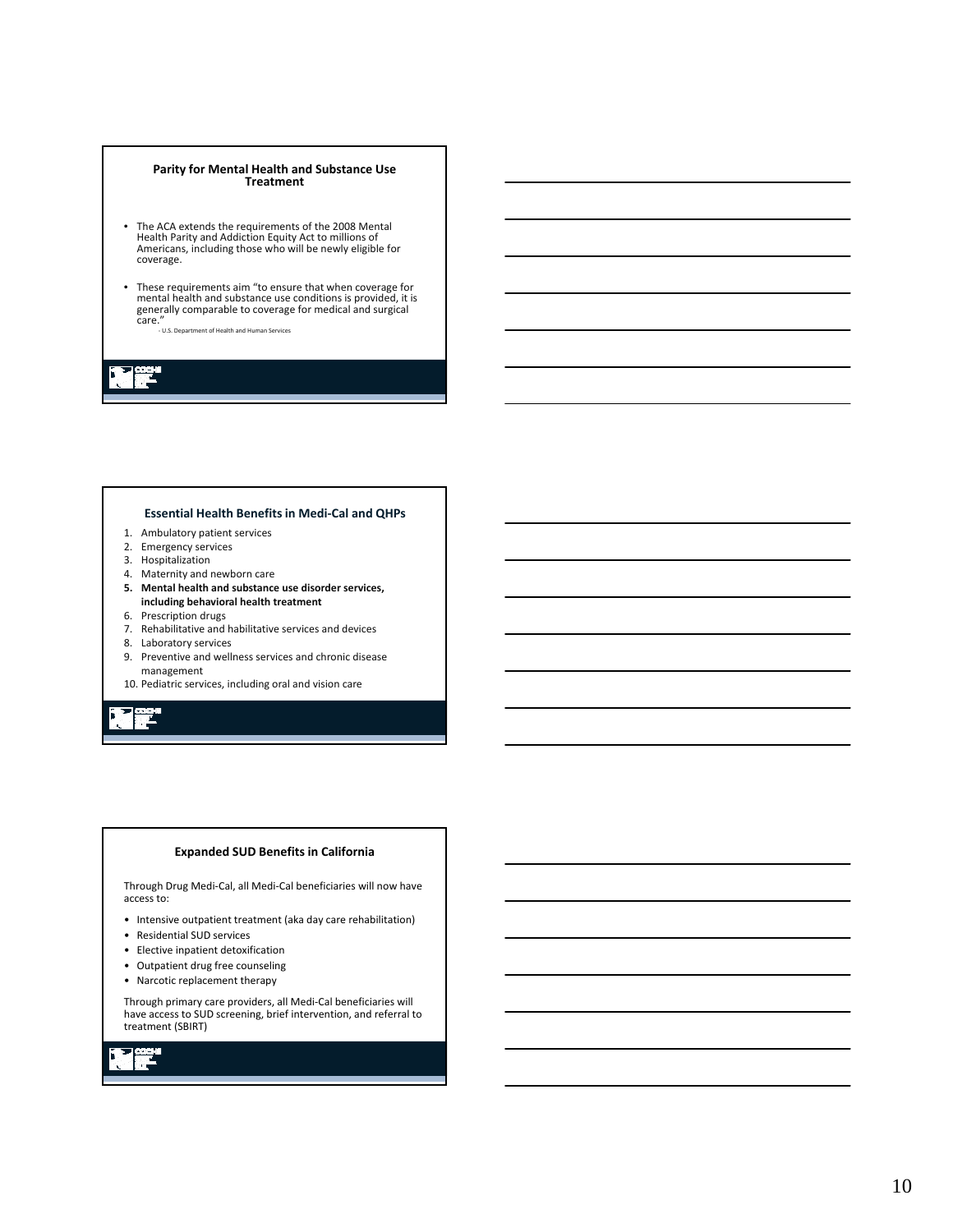

### **Enrollment Creates New Opportunities for Criminal Justice**

At the point of initial contact with law enforcement:

• Expanded use of Crisis Intervention Teams

Prior to Booking: • History and physical exam by qualified individual prior to booking

### Pre‐trial:

• Expand use of community‐based pre‐trial supervision combined with treatment

## 2

### **Enrollment Creates New Opportunities for Criminal Justice**

Specialty courts:

• Coordinate between courts and providers to maximize resources

### Inpatient hospitalization

• Bill Medi-Cal for jail and prison inmates who are hospitalized in non-<br>• Bill Medi-Cal for jail and prison inmates who are hospitalized in non-<br>correctional medical facilities for over 24 hours.

Re‐entry:

• Preserve continuity of care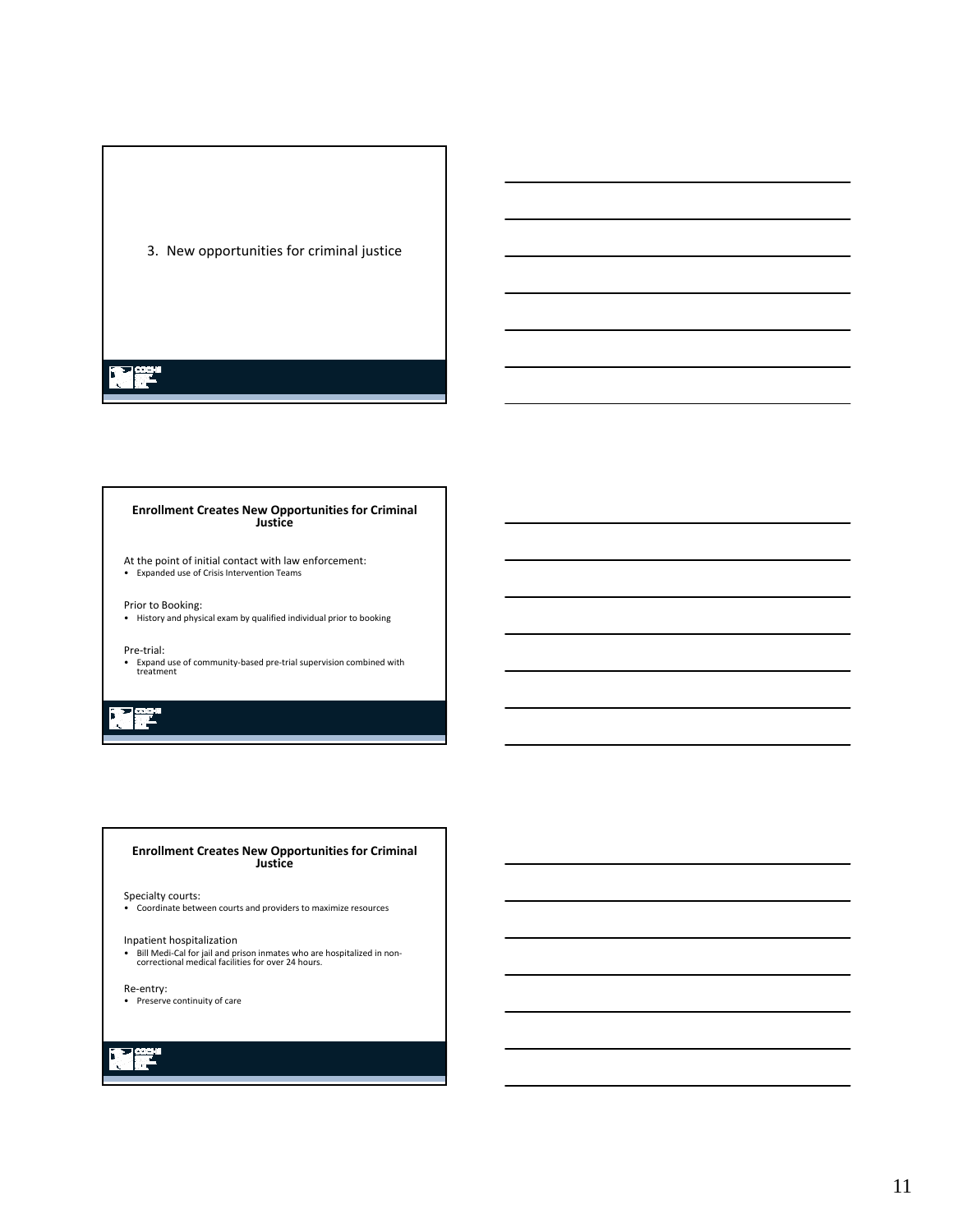### **Key Considerations**

Criminal justice stakeholders looking to capitalize on new<br>opportunities created by the ACA would be wise to consider key issues related to reimbursement from third party payers such as<br>Medi‐Cal and private insurance plans:

- Benefit exclusions for court‐ordered services
- Medical necessity
- Provider licensure and certification
- Moreover, all new opportunities depend on enrollment

### **Enrollment can be Challenging**

- According to a 2010 NASADAD study, less than 3% of Massachusetts residents are uninsured, but the uninsured residents "are likely to have elevated rates of chronic SUDs."
- In fact, approximately 22% of the admissions for publicly funded SAT in MA in 2009 were uninsured. The uninsured population was disproportionately low‐income and young adult, Black, and Hispanic, characteristics that mirror the demographics of the jail‐involved population.

### Alameda County Enrollment Project

Planning process for enrollment at jail booking:

- Existing data from jail management system (JMS)
- Data bridge from JMS to online application on iPad
- Sheriff designated as authorized representative
- Maintenance of community policing philosophy
- Process can be supported with Medi‐Cal Administrative Activities funds